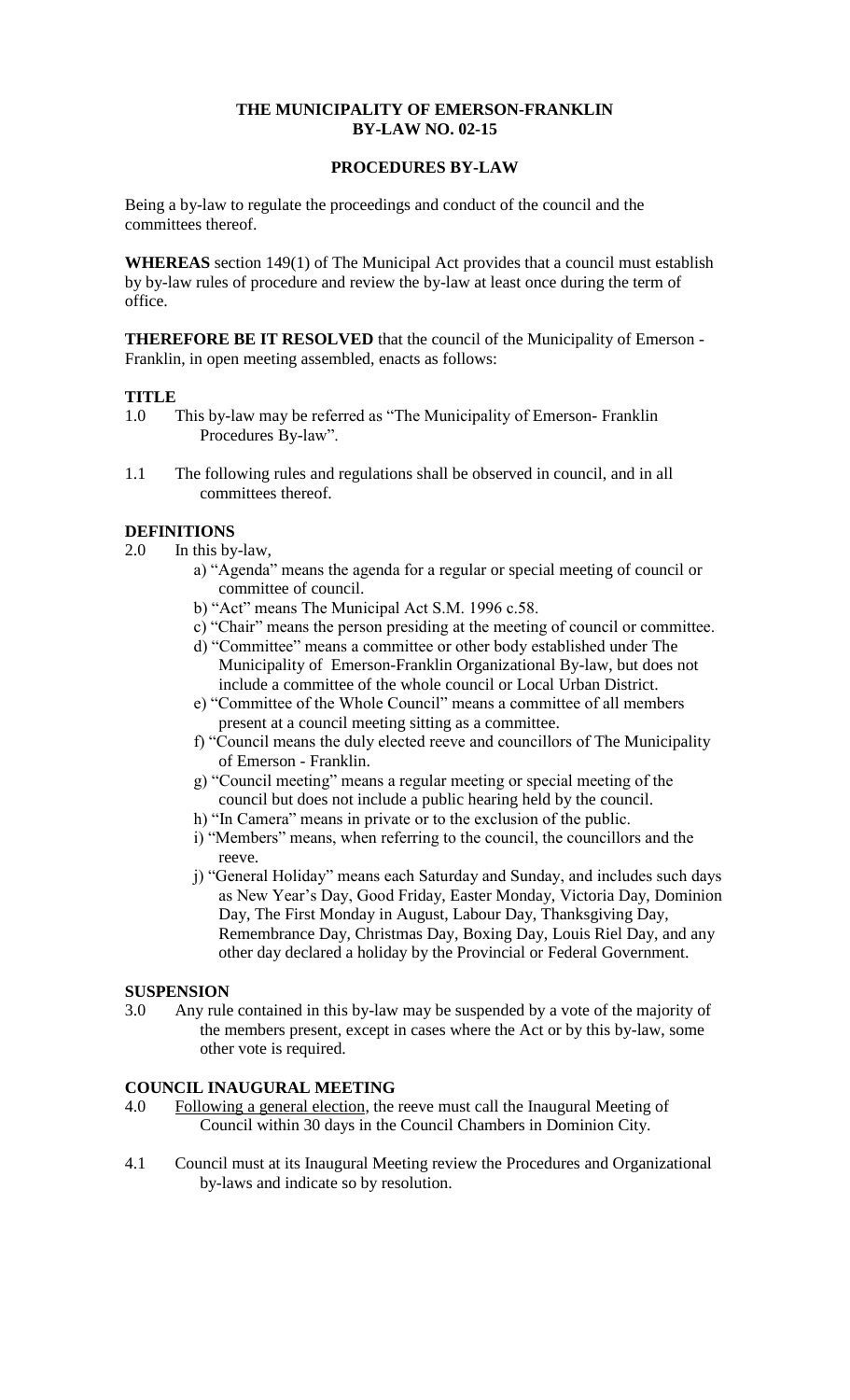# **QUORUM**

- 5.0 A majority of the members of council constitutes a quorum. A quorum of council for the Municipality of Emerson-Franklin shall be 5 members.
	- Subject to the Municipal Conflict of Interest Act, the minimum number for a quorum of Council for the Municipality of Emerson-Franklin shall be 3 members.
	- For the purposes of a quorum, a member is not counted if the member is required to abstain under the Municipal Conflict of Interest Act.
- 5.1 If a position on council is vacant, the quorum will be the majority of the remaining members of council provided that the minimum number for a quorum cannot be less than 3 members. In the case of a council committee, the minimum number for a quorum is 2.
- 5.2 Lack of quorum If no quorum is present within 30 minutes after the time scheduled for a meeting, the council shall stand adjourned, and the CAO shall enter into the minutes the names of the members present at the meeting.

### **COMMUNICATION FACILITY**

- 6.0 Any member of council participating in a meeting of council by means of a communication facility shall do so only with prior approval of council and on terms and conditions set by council.
- 6.1 Members of council participating in a meeting of council by means of a communication facility are deemed to be present at the meeting.

## **AGENDA**

- 7.0 A draft agenda of each regular meeting of council, as prepared by the CAO, together with copies of supporting materials shall be available to the members of council electronically and paper copies if requested at least 72 hours proceeding the meeting of council. A copy of the draft agenda shall be posted in the municipal office at the same time.
- 7.1 All items to be placed on the agenda of the next regular meeting of council must be provided to the CAO at least 96 hours prior to the scheduled time of the regular meeting.
- 7.2 Items may be added to the agenda at a regular meeting of council by a majority vote of the members present, prior to adopting the final agenda for the regular meeting of council.
- 7.3 In preparing the council agenda, the CAO shall state the business for consideration in accordance with the following order of business:
	- call the meeting to order
	- adoption of the agenda
	- confirmation of the minutes
	- accounts
	- reception of delegations
	- unfinished business
	- general business
	- reports of committees
	- reception of petitions
	- communications
	- by-laws
	- notice of motion
	- adjournment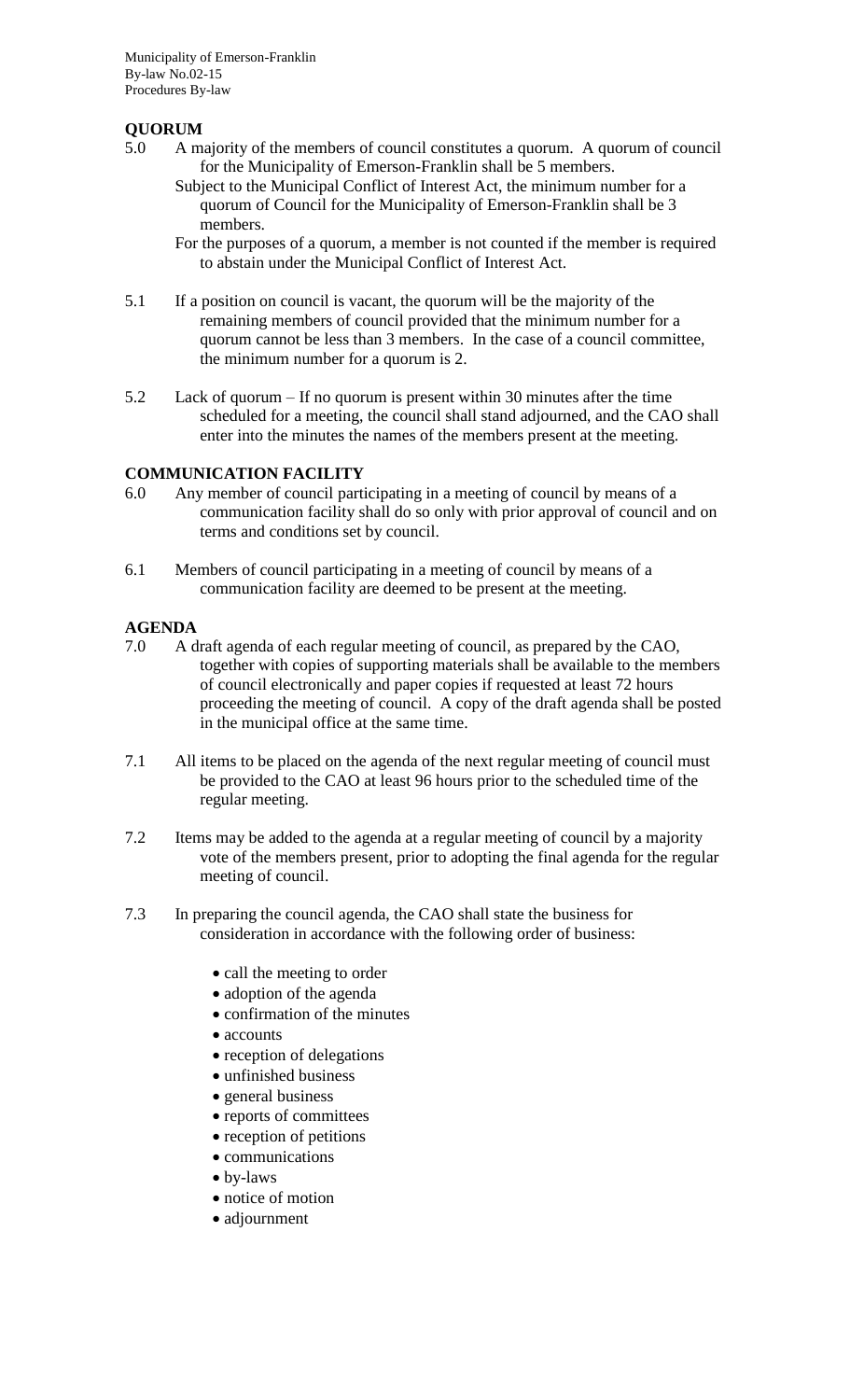7.4 Notwithstanding the provisions under 7.3, it shall always be in order for the council to vary the order in which business on the agenda shall be dealt with by a majority vote of the members present.

### **REGULAR MEETING**

- 8.0 Regular meetings of council shall be held on the  $2<sup>nd</sup>$  Tuesday of each month in the council chambers of the Municipality at the hour of 9:30 A.M.. A notice prior to the first council meeting each year shall be posted in the Municipal Office outlining the regular meeting schedule for that year.
- 8.1 All meetings of Council shall be chaired by the reeve, or in his absence by the deputy reeve. If the reeve or deputy reeve is not present at the time scheduled for a meeting, the council may appoint one of its members to chair the meeting.
- 8.2 If the day fixed for a regular meeting of council is a general holiday, the meeting shall be held on the next day following which that is not a holiday at the same time and place.
- 8.3 Council may by resolution vary the date and time of a regular meeting as circumstances may require.
- 8.4 Notice of any change of day or time of a regular meeting of council must be posted in the municipal office at least 2 days before the regularly scheduled date of the meeting.
- 8.5 At the hour set for a meeting to commence, and providing that a quorum is present, the reeve shall take the chair and shall call the meeting to order.
- 8.6 The council shall observe a curfew whereby the item on the agenda under discussion at 4:00 P.M. will be the last item dealt with on that day unless by majority vote the council to decide to extend the time of adjournment. In any case, only one half hour extension is allowed.
- 8.7 Council shall hold its meetings openly and no person shall be excluded, except for improper conduct.
- 8.8 Despite clause 8.7 of this by-law, council or council committee may close a meeting to the public if:
	- a) The members decide during the meeting to meet as a committee to discuss a matter, and
	- b) the decision and general nature of the matter are recorded in the minutes of the meeting; and
	- c)the matter to be discussed relates to
		- i) an employee, including the employee's salary, duties and benefits and any appraisal of the employee's performance
		- ii) a matter that is in its preliminary stages and respecting which discussion in public could prejudice the municipality's ability to carry out its activities or negotiations,
		- iii) the conduct of existing or anticipated legal proceedings,
		- iv) the conduct of an investigation under, or enforcement of, an Act or bylaw,
		- v) the security of documents or premises, or
		- vi) a report of the Ombudsman received by the head of the council under clause 36(1)(e) of The Ombudsman Act.
- 8.9 No resolution or by-law may be passed at a meeting that is closed to the public, except a resolution to reopen the meeting to the public.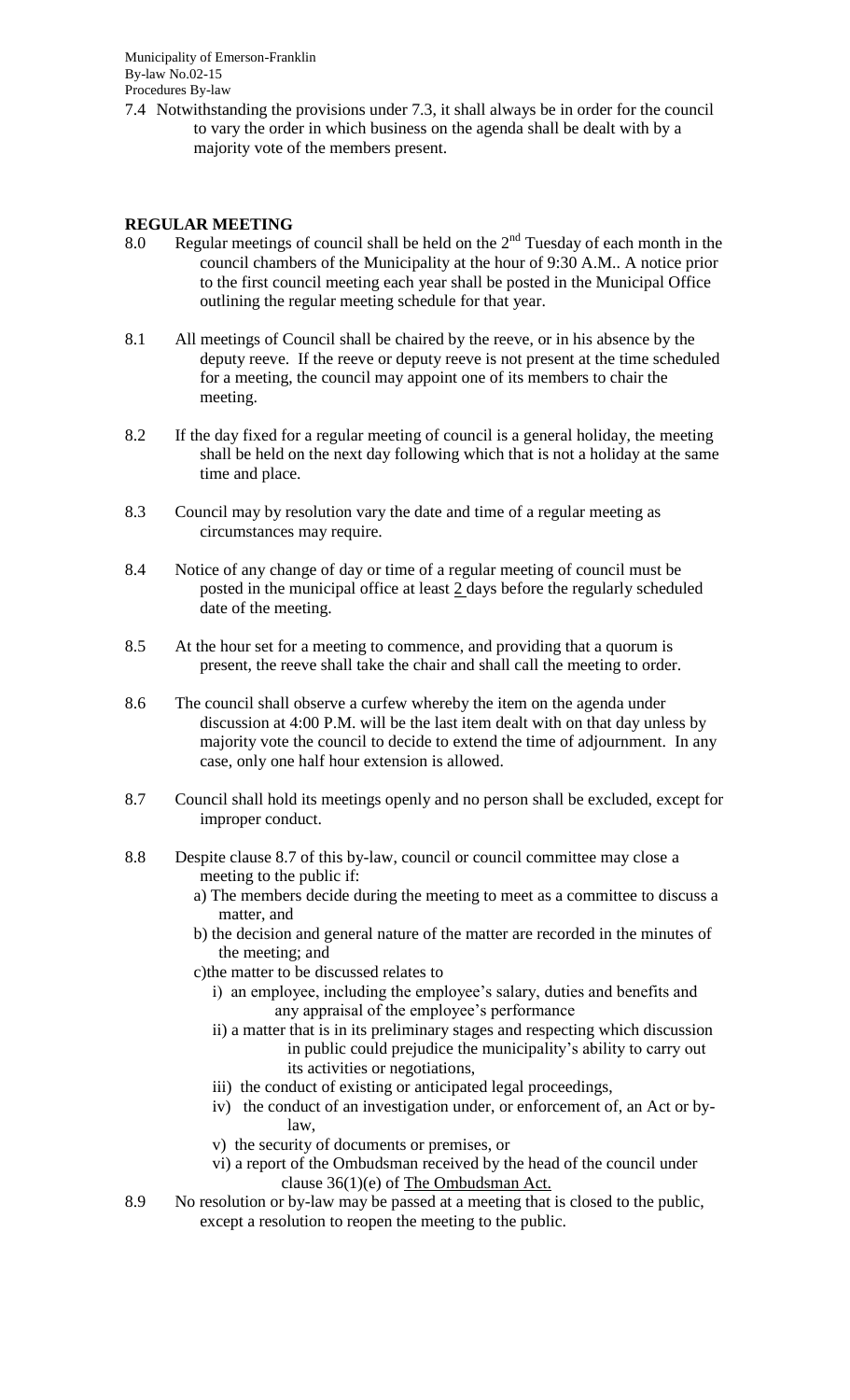#### **SPECIAL MEETINGS OF COUNCIL**

- 9.0 A special meeting of Council may be called at any time by the reeve, and must be called by the reeve, if the reeve receives a written request from at least two members of council stating the purpose. A copy of the written request must also be served on the CAO.
- 9.1 Should the reeve not call a special meeting within 48 hours of receiving written request by two members of council, the CAO must call the meeting in accordance with section 9.2 of this by-law.
- 9.2 The notice of the special meeting to all members of council may be oral, in electronic or written form, and must state the purpose of the meeting, and must be provided to all members of council and posted in the municipal office at least 24 hours before the scheduled time of the meeting.
- 9.3 Should the head of council be unavailable, the deputy head of council may call a special meeting only if requested in writing by 2 members in accordance with this part.
- 9.4 Any member of council may waive the right to be given notice by giving written notice to CAO and having done so shall be deemed to have been given notice of a special meeting of council.
- 9.5 At a special meeting, no subjects or matters, other than those mentioned in the notice calling the meeting, shall be taken into consideration, unless all members of council are present, and the members unanimously agree by resolution to adding of items to the agenda.

### **DELEGATIONS**

- 10.0 The Chair may limit the time taken by a delegation to 10 minutes. The delegation must appoint a spokesperson.
- 10.1 To allow members of council to prepare for delegations, all presenters shall register with the CAO at least 120 hours before the council meeting and advise the CAO of the topic and scope of the presentation.
- 10.2 There shall not be a limit to the number of delegations included on the agenda of a council meeting, but the CAO is granted authority to schedule delegations as deemed appropriate.
- 10.3 The Chair shall terminate a presentation or delegation if the spokesperson displays inappropriate behavior or improper conduct.

### **VOTING**

- 11.0 A member has one vote each time a vote is held at a council meeting at which the member is present.
- 11.1 The minutes of a meeting at which council votes on the third reading of a by-law must show the name of each member present, the vote or abstention of each member, and the reason given for any abstention.
- 11.2 The CAO must record in the minutes the name of any member who exercises his right to abstain from voting on any resolution.
- 11.3 If an equal number of members vote for and against a resolution or by-law, the resolution or by-law is defeated.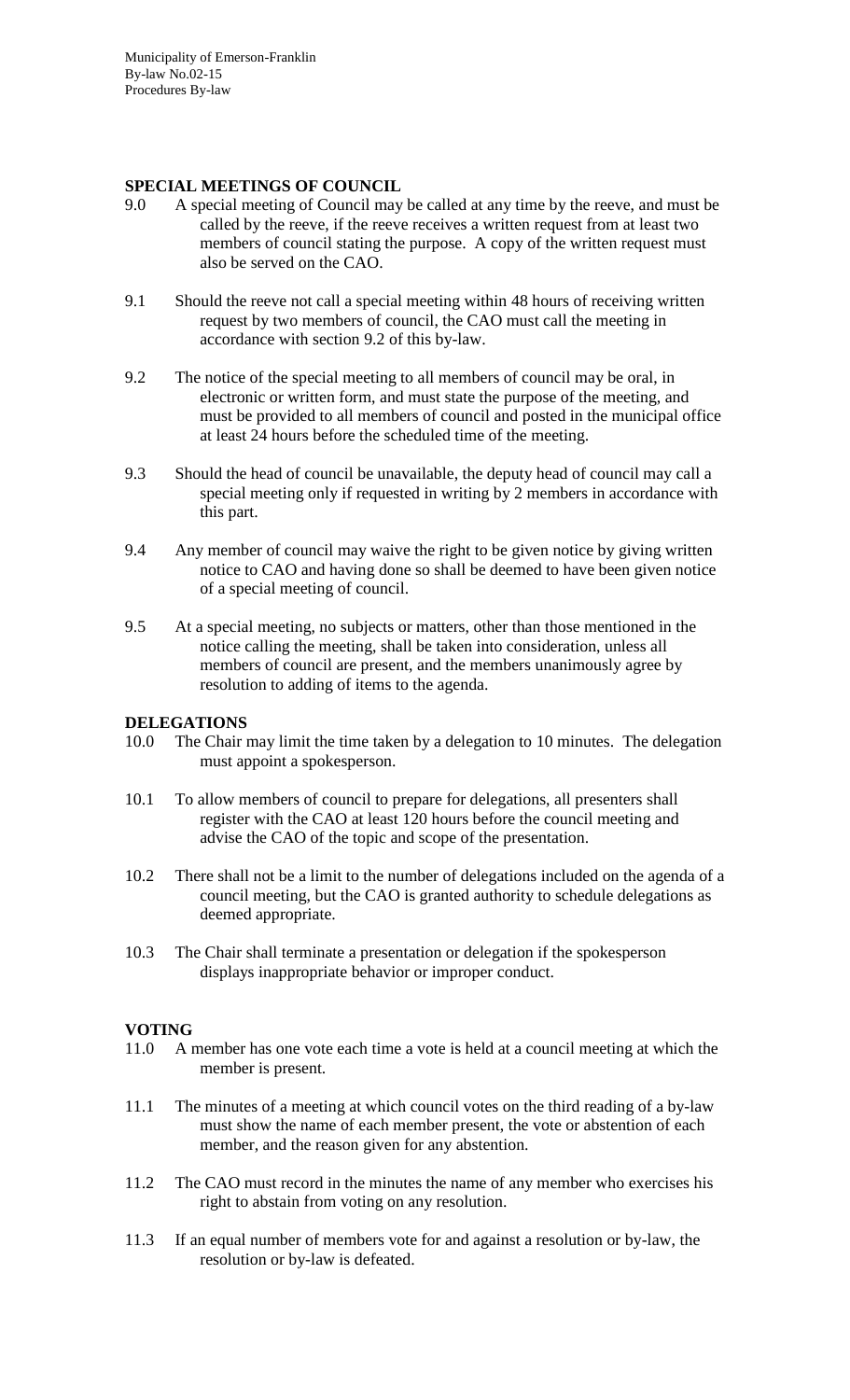- 11.4 Council may not reconsider or reverse a decision within one year after it is made unless:
	- a) at the same meeting at which the decision is made, all the members who voted on the original resolution are present and agree to reconsider and vote again; or
	- b) a member gives written notice to the council, from at least one regular meeting to the next regular meeting, of a proposal to review and reverse the decision.
- 11.5 When council reconsiders and reverses a decision, the minutes must show the original decision and the decision made on reconsideration.
- 11.6 Any member of council may, prior to the taking of a vote on any question put, require a recorded vote to be taken. The CAO must record in the minutes of the meeting of council the names of the members present, the vote or abstention of each member.

## **PROCEDURE AT PUBLIC HEARING**

- 12.0 Each member of Council must attend a public hearing called by council unless the member:
	- a) is excused by the other members from attending the hearing;
	- b) is unable to attend owing to illness,
	- c) is required under The Municipal Council Conflict of Interest Act to withdraw from the hearing.
- 12.1 The Chair of the public hearing has the right to limit the time taken by a person to 10 minutes, after which council may wish to ask questions of the person. All questions must be channeled through the Chair of the hearing.
- 12.2 The Chair of the public hearing may decline to hear further presentations, questions or objections where he is satisfied that the matter has been addressed at the public hearing.
- 12.3 The Chair of the public hearing may decide which presenters will be heard, if he is satisfied that presentations are the same or similar.
- 12.4 The Chair of the public hearing may require any person, other than a member of council, who is in the opinion of the Chair conducting himself in a disorderly or improper conduct, to leave the public hearing and if that person fails to do so, may cause that person to be removed.
- 12.5 If a public hearing is adjourned, the council shall provide a public notice of the date, time and place of the continuation of the hearing, unless information is announced at the adjournment of the hearing.

### **BY-LAWS AND RESOLUTIONS**

- 13.0 Council may act only by resolution or by-law.
- 13.1 No motion shall be debated or put unless it is in writing and is seconded, excepting only a motion to adjourn which need not be in writing.
- 13.2 Every proposed by-law must be given three separate readings, and each reading must be put to a separate vote.
- 13.3 Council may not give a proposed by-law more than two readings at the same council meeting.
- 13.4 Only the title or an identifying number must be read at each reading of a proposed by-law.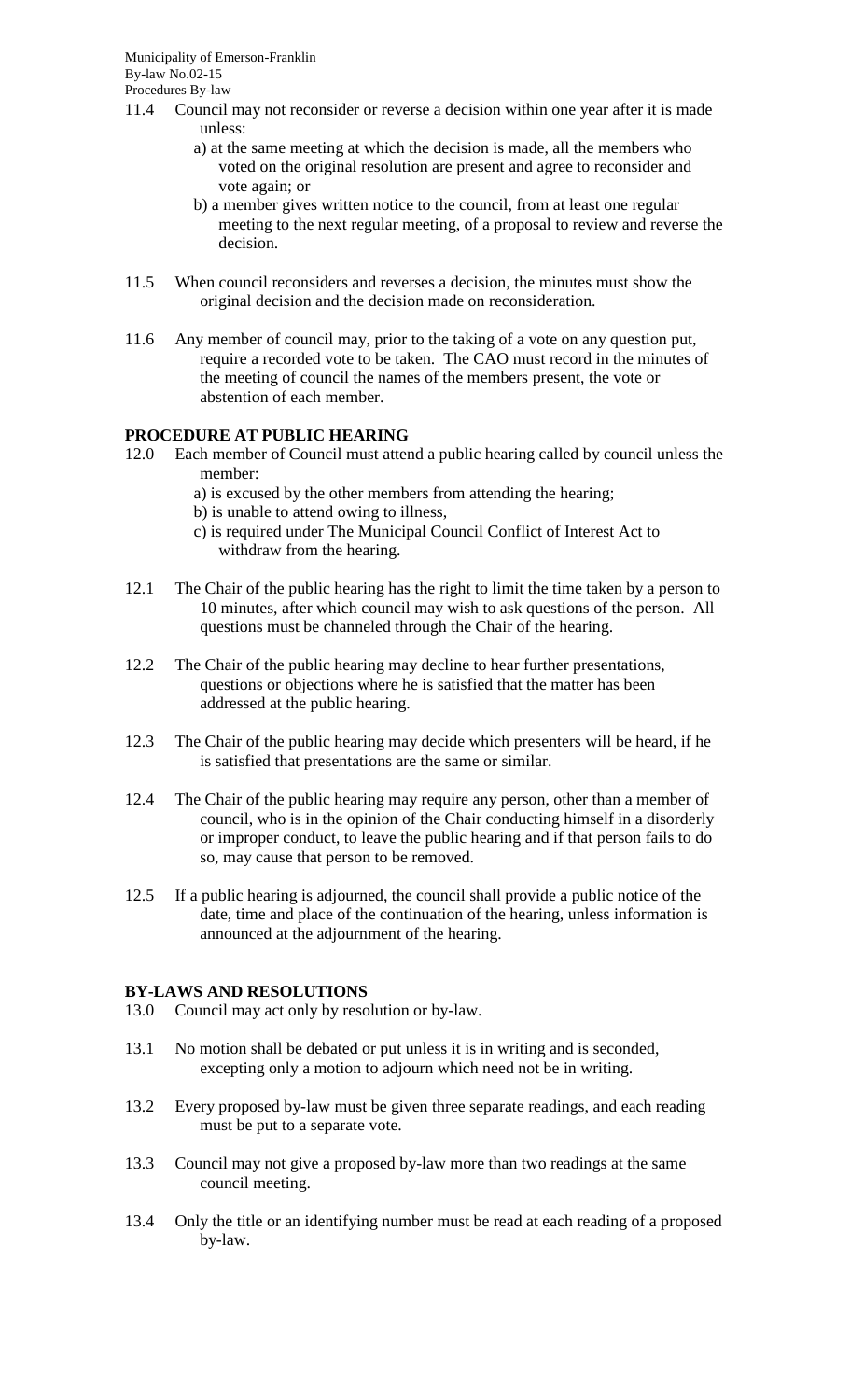- 13.5 Each member present at the meeting at which first reading is to take place must be given, or have had, the opportunity to review the full text of the proposed bylaw before the by-law receives first reading.
- 13.6 Each member present at the meeting at which third reading is to take place must, before the proposed by-law receives third reading, be given, or have had the opportunity to review the full text of the proposed by-law and any amendment passed after first reading.

### **HEAD OF COUNCIL TAKING PART IN DEBATE**

14.0 If the Chair desires to present or second a motion he must leave the chair, and call upon one of the members to fill his place until he resumes the chair. If the chair desires to participate in debate, he can do so without leaving the chair.

### **CONDUCT**

- 15.0 Every member previous to his speaking shall address the Chair.
- 15.1 When two or more members address the Chair at the same time, the Chair shall name the member who is to speak first.
- 15.2 When the Chair is called on to decide a point of order of practice, he shall do so without comment unless requested to do so.
- 15.3 When the Chair is putting a question, no member shall leave his chair.
- 15.4 Discussion shall be limited to the question in debate.
- 15.5 No member shall speak to the question or in reply for longer than 5 minutes without approval of council.
- 15.6 No member shall speak more than once to any question without permission from the Chair.
- 15.7 A motion to adjourn takes precedence over all others and may be moved at any time, but the question cannot be received after another question is actually put and while council is engaged in voting.
- 15.8 Immediately before putting the question, the Chair shall have the privilege of summarizing the debate, but no new matter shall be introduced.
- 15.9 Where at a council meeting, any person other than a member of council is, in the opinion of the Chair, conducting himself in a disorderly or improper manner, the Chair may require that person to leave the meeting and if that person fails to do so, may cause that person to be removed.
- 15.10 Where at a council meeting a member of the council is conducting himself in a disorderly or improper manner, the council may, by a resolution passed by the majority of the other members present, require the member to leave the meeting, and if the member fails to do so, may cause the member to be removed.
- 15.11 Persons in the council chambers are not permitted to display signs or placards to applaud participants in debate or to engage in conversation or other behaviours, which may disrupt council proceedings.
- 15.12 Council may limit the number of persons allowed in the council chambers.
- 15.13 The public and media may audio/video tape meeting proceedings, including public hearings providing that arrangements are made with the CAO at least 24 hours prior to the meeting or public hearing.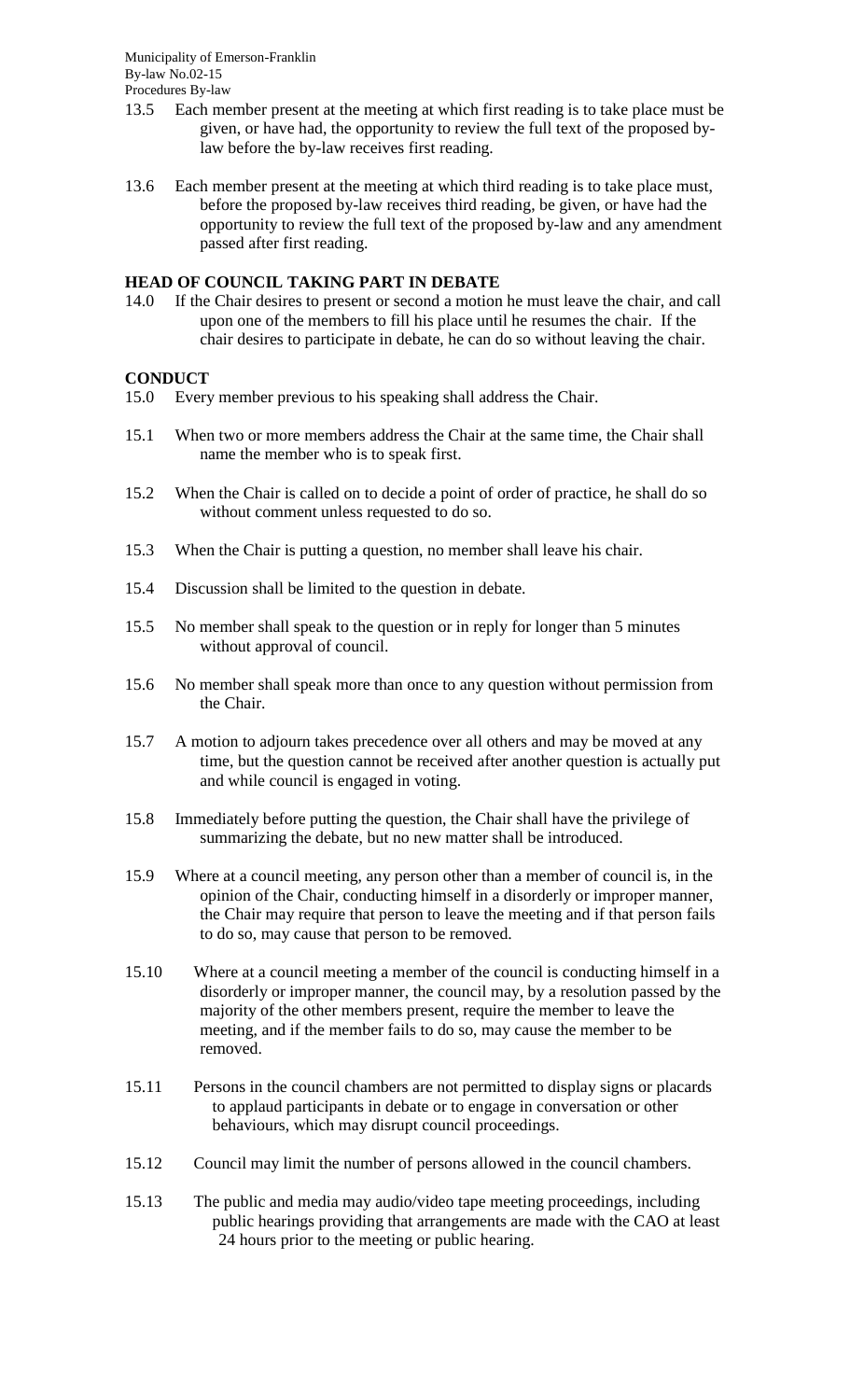- 15.14 A member must keep in confidence a matter that is discussed at a meeting closed to the public under subsection 152(3) of the Act until the matter is discussed at a council meeting conducted in public.
- 15.15 A member who breaches the requirement of confidentiality under clause 15.13 becomes disqualified from council.

### **SPOKESPERSON**

16.0 The head of Council shall be the Official Spokesperson of the Municipality.

#### **PETITIONS AND CORRESPONDENCE**

- 17.0 Petitions intended to be presented to Council shall be legibly written, typed or printed, shall comply with the requirements of the Municipal Act, and shall be signed by at least one person.
- 17.1 Correspondence intended to be presented to Council shall be legibly written, typed or printed and shall be signed by at least one person.

#### **MOTIONS**

- 18.0 When a question is before the Council the mover thereof shall have an opportunity of speaking thereto before any other member is permitted to do so and before any decision is made with respect to it.
- 18.1 A motion to adjourn takes precedence over all others and may be moved at any time, but the question cannot be received after another question is actually put and while council is engaged in voting
- 18.2 When a motion has been made and seconded and is being considered by Council no member may make any other motion except:
	- a) A motion to refer the main question to some other person or group for consideration
	- b) A motion to amend the main questions or an amendment to it
	- c) A motion to table the main question
- 18.3 A member moving a motion to table any matter whether the matter is contained in a petition, inquiry, motion or other matter before the Council shall include in the motion to be tabled;
	- a) The time at the present meeting, or the date of the future regular or special meeting, to which the motion is to be tabled; or
	- b) A provision that the matter is to be tabled indefinitely
- 18.4 A motion to table a matter shall not be debated except as to the date and time when Council will again consider the motion
- 18.5 A tabled motion may only be taken from the table through a positive vote of Council
- 18.6 A matter which has been tabled to a particular date shall not be considered again by council before the date set unless by 2/3 majority of the Whole of Council the tabled item is taken from the table
- 18.7 Where an amendment has been moved to a motion which is under discussion, an amendment to the amendment may be moved but no further amendments may be moved to the amendment or to the principal question until after the amendment to the amendment is voted upon.
- 18.8 A member who moved or seconded a motion may move or second an amendment to it.
- 18.9 While a motion is under discussion by Council a member may not move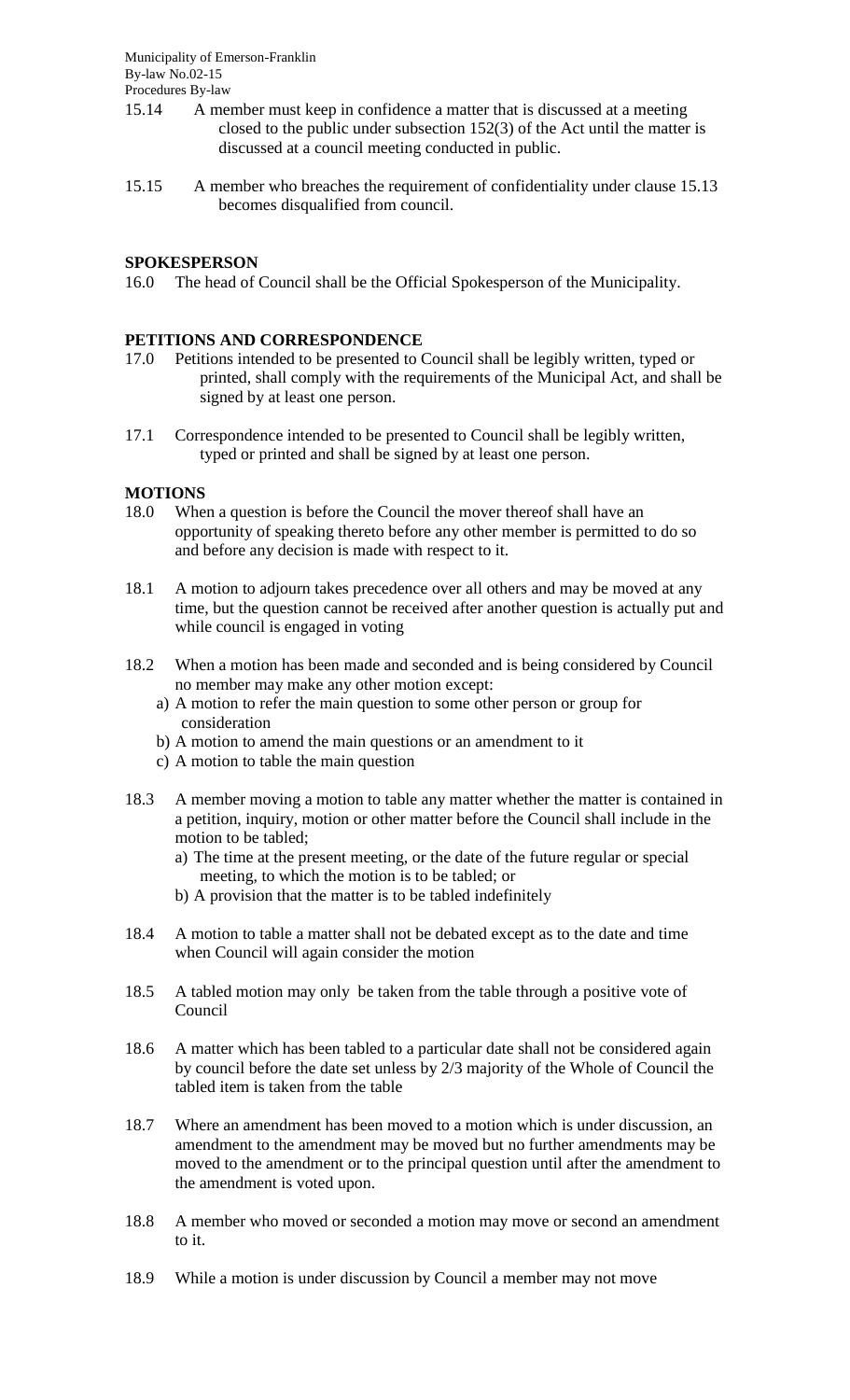- a) An amendment which does not relate to the subject matter of the principal motion, or;
- b) An amendment directly contrary to the principal motion.

### 19.0 **All points of order and procedure not resolved by rules provided in the bylaw shall be resolved by a majority decision of council.**

#### **ORDER OF PROCEEDING FOR COMMITTEES OF COUNCIL**

20.0 The rules of The Council shall be observed in Committee so far as may be applicable.

Meeting dates and times shall be held as follows for the following committees: Finance Committee:  $2<sup>nd</sup>$  Tuesday of the month 8:00 a.m.

Transportation Committee: Change to Committee of the Whole: 2<sup>nd</sup> Tuesday of the month 9:00 a.m.

Emerson Golf Course Construction Committee: To be determined Public Works Employee Union Committee: To be determined Employee Workplace Health & Safety Committee: To be determined(Min 4x/year)

No member, while in Committee, shall be limited to the number of times they may speak provided, however, no member shall speak more than twice until every member who desires to do so shall have spoken.

#### **ORDER OF PROCEEDING FOR LOCAL URBAN DISTRICT COMMITTEES**

21.0 All proceedings of the Committee shall be governed and conducted in accordance with Subsection 114(1) of the Municipal Act.

The rules of the Council shall be observed in the Local Urban District Committee so far as many applicable.

Following a general election, the CAO must call the Inaugural Meeting of the Committee within 30 days, and the meeting dates and times shall be held as follows: 1<sup>st</sup> Wednesday of the Month 4:30 p.m.at Emerson Town Hall

The Committee shall, at its Inaugural Meeting, by ballot elect the Chairperson of the Committee.

A majority of the members of the Local Urban District Committee constitutes a quorum. Subject to the Municipal Conflict of Interest Act, the minimum number for a quorum of the Committee shall be 2 members.

For the purposes of a quorum, a member is not counted if the member is required to abstain under the Municipal Conflict of Interest Act.

- If a position on the Committee is vacant, the quorum will be the majority of the remaining members of the Committee provided that the minimum number for a quorum cannot be less than 2 members.
- A draft agenda of each regular meeting of the Committee, as prepared by the Administrative Office together with copies of supporting materials shall be available electronically to the members of the Committee at least 72 hours preceding the meeting of the Committee. A copy of the draft agenda shall be posted in the municipal office at the same time..
- Items may be added to the agenda at a regular meeting of the Committee by a majority vote of the members present, prior to adopting the final agenda for the regular meeting of the Committee.
- All meetings of the Committee shall be chaired by the chairperson. If the chairperson is not present at the time scheduled for a meeting, the Committee may appoint one of its members to chair the meeting.